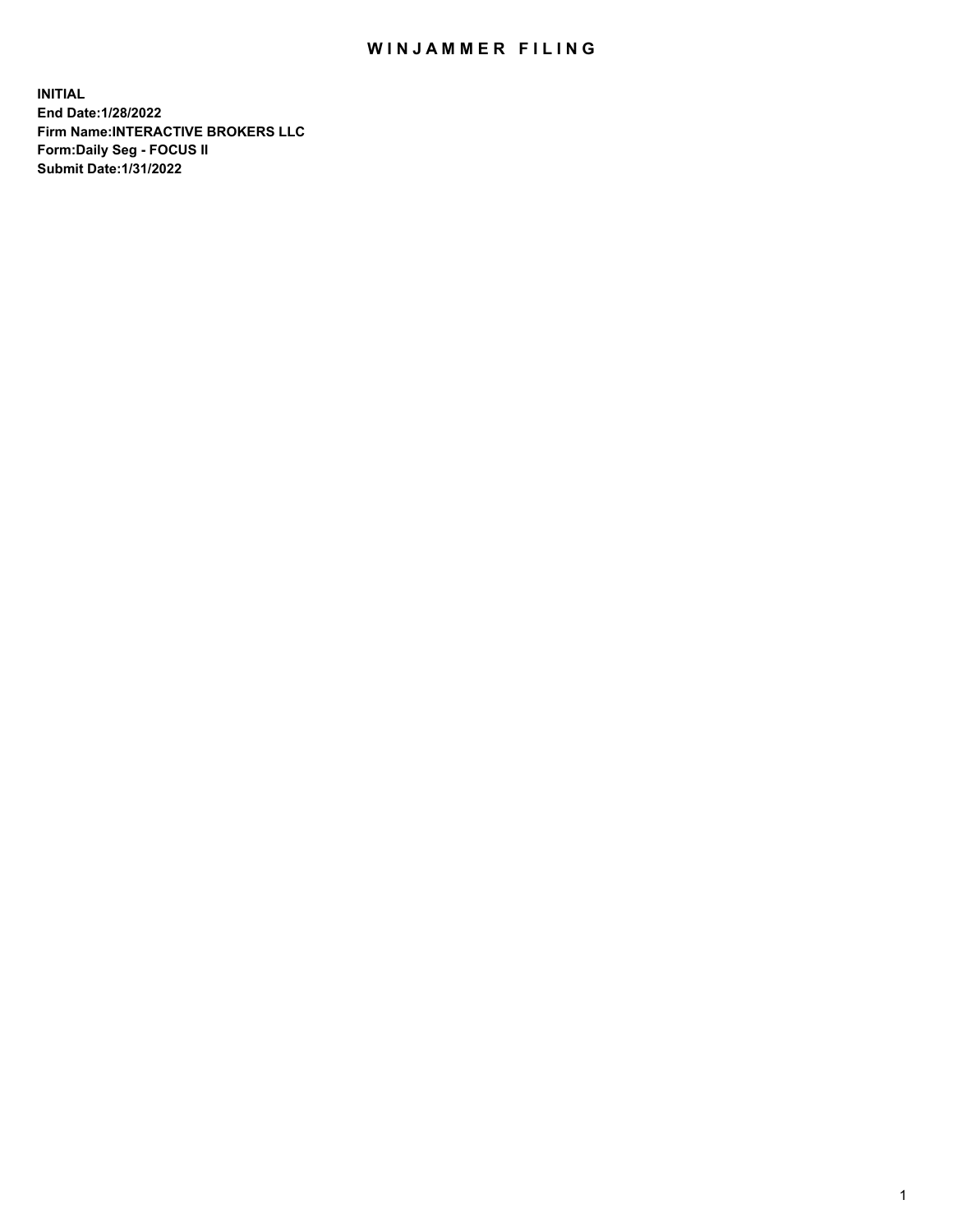**INITIAL End Date:1/28/2022 Firm Name:INTERACTIVE BROKERS LLC Form:Daily Seg - FOCUS II Submit Date:1/31/2022 Daily Segregation - Cover Page**

| Name of Company                                                                                                                                                                                                                                                                                                                | <b>INTERACTIVE BROKERS LLC</b>                                                   |
|--------------------------------------------------------------------------------------------------------------------------------------------------------------------------------------------------------------------------------------------------------------------------------------------------------------------------------|----------------------------------------------------------------------------------|
| <b>Contact Name</b>                                                                                                                                                                                                                                                                                                            | James Menicucci                                                                  |
| <b>Contact Phone Number</b>                                                                                                                                                                                                                                                                                                    | 203-618-8085                                                                     |
| <b>Contact Email Address</b>                                                                                                                                                                                                                                                                                                   | jmenicucci@interactivebrokers.c<br>om                                            |
| FCM's Customer Segregated Funds Residual Interest Target (choose one):<br>a. Minimum dollar amount: ; or<br>b. Minimum percentage of customer segregated funds required:% ; or<br>c. Dollar amount range between: and; or<br>d. Percentage range of customer segregated funds required between: % and %.                       | <u>0</u><br>$\overline{\mathbf{0}}$<br>155,000,000 245,000,000<br>0 <sub>0</sub> |
| FCM's Customer Secured Amount Funds Residual Interest Target (choose one):<br>a. Minimum dollar amount: ; or<br>b. Minimum percentage of customer secured funds required:% ; or<br>c. Dollar amount range between: and; or<br>d. Percentage range of customer secured funds required between:% and%.                           | <u>0</u><br>$\overline{\mathbf{0}}$<br>80,000,000 120,000,000<br>00              |
| FCM's Cleared Swaps Customer Collateral Residual Interest Target (choose one):<br>a. Minimum dollar amount: ; or<br>b. Minimum percentage of cleared swaps customer collateral required:% ; or<br>c. Dollar amount range between: and; or<br>d. Percentage range of cleared swaps customer collateral required between:% and%. | <u>0</u><br>$\underline{\mathbf{0}}$<br>0 <sub>0</sub><br>0 <sub>0</sub>         |

Attach supporting documents CH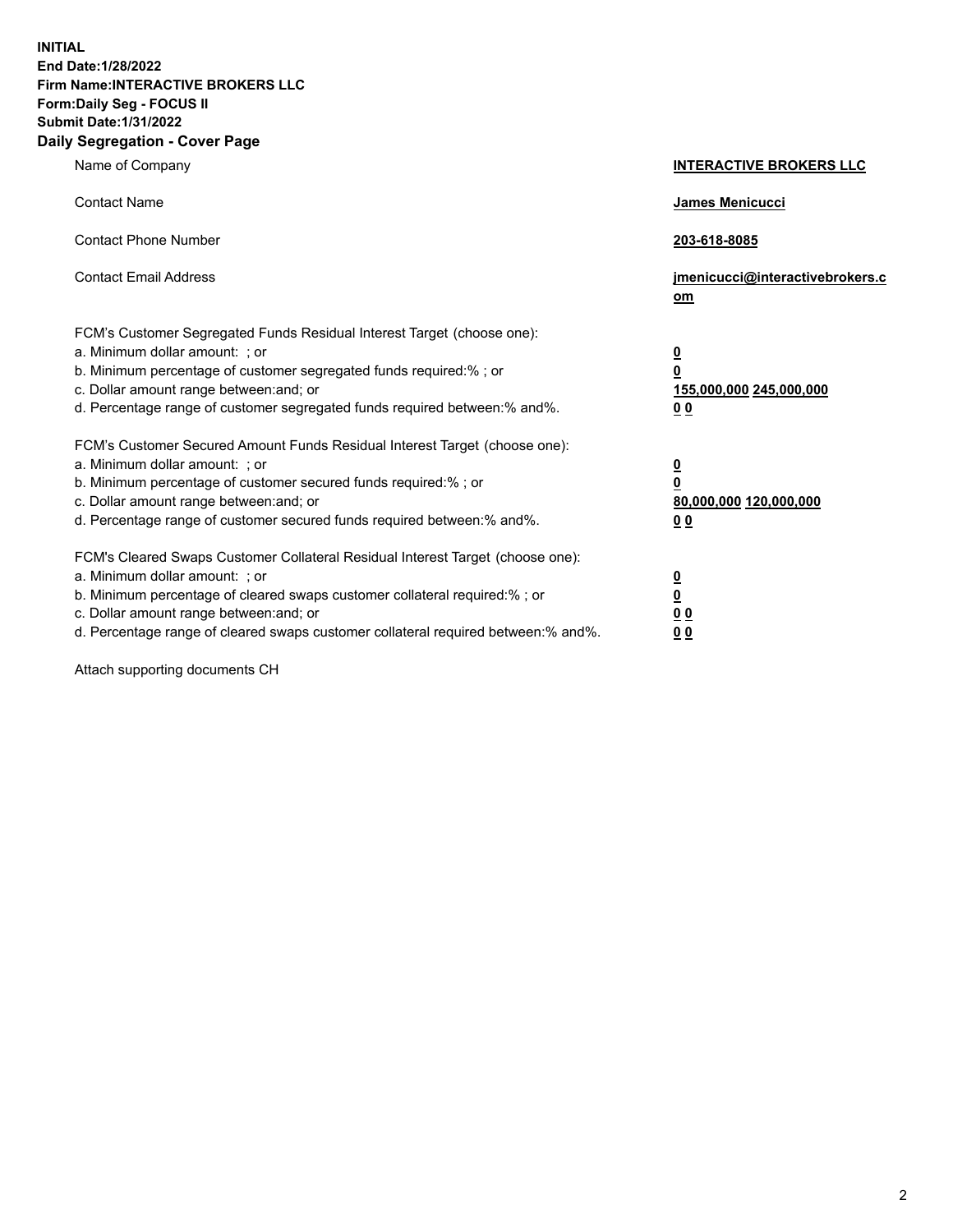**INITIAL End Date:1/28/2022 Firm Name:INTERACTIVE BROKERS LLC Form:Daily Seg - FOCUS II Submit Date:1/31/2022 Daily Segregation - Secured Amounts**

|                | Dany Ocgregation - Occarea Anioante                                                               |                                          |
|----------------|---------------------------------------------------------------------------------------------------|------------------------------------------|
|                | Foreign Futures and Foreign Options Secured Amounts                                               |                                          |
|                | Amount required to be set aside pursuant to law, rule or regulation of a foreign                  | $0$ [7305]                               |
|                | government or a rule of a self-regulatory organization authorized thereunder                      |                                          |
| 1.             | Net ledger balance - Foreign Futures and Foreign Option Trading - All Customers                   |                                          |
|                | A. Cash                                                                                           | 411,368,671 [7315]                       |
|                | B. Securities (at market)                                                                         | $0$ [7317]                               |
| 2.             | Net unrealized profit (loss) in open futures contracts traded on a foreign board of trade         | 57,571,965 [7325]                        |
| 3.             | Exchange traded options                                                                           |                                          |
|                | a. Market value of open option contracts purchased on a foreign board of trade                    | 114,584 [7335]                           |
|                | b. Market value of open contracts granted (sold) on a foreign board of trade                      | $-20,236$ [7337]                         |
| 4.             | Net equity (deficit) (add lines 1. 2. and 3.)                                                     | 469,034,984 [7345]                       |
| 5.             | Account liquidating to a deficit and account with a debit balances - gross amount                 | $6,109$ [7351]                           |
|                | Less: amount offset by customer owned securities                                                  | 0 [7352] 6,109 [7354]                    |
| 6.             | Amount required to be set aside as the secured amount - Net Liquidating Equity                    | 469,041,093 [7355]                       |
|                | Method (add lines 4 and 5)                                                                        |                                          |
| 7.             | Greater of amount required to be set aside pursuant to foreign jurisdiction (above) or line<br>6. | 469,041,093 [7360]                       |
|                | FUNDS DEPOSITED IN SEPARATE REGULATION 30.7 ACCOUNTS                                              |                                          |
| $\mathbf{1}$ . | Cash in banks                                                                                     |                                          |
|                | A. Banks located in the United States                                                             | 56,075,692 [7500]                        |
|                | B. Other banks qualified under Regulation 30.7                                                    | 0 [7520] 56,075,692 [7530]               |
| 2.             | Securities                                                                                        |                                          |
|                | A. In safekeeping with banks located in the United States                                         | 348,933,000 [7540]                       |
|                | B. In safekeeping with other banks qualified under Regulation 30.7                                | 0 [7560] 348,933,000 [7570]              |
| 3.             | Equities with registered futures commission merchants                                             |                                          |
|                | A. Cash                                                                                           | $0$ [7580]                               |
|                | <b>B.</b> Securities                                                                              | $0$ [7590]                               |
|                | C. Unrealized gain (loss) on open futures contracts                                               | $0$ [7600]                               |
|                | D. Value of long option contracts                                                                 | $0$ [7610]                               |
|                | E. Value of short option contracts                                                                | 0 [7615] 0 [7620]                        |
| 4.             | Amounts held by clearing organizations of foreign boards of trade                                 |                                          |
|                | A. Cash                                                                                           | $Q$ [7640]                               |
|                | <b>B.</b> Securities                                                                              | $0$ [7650]                               |
|                | C. Amount due to (from) clearing organization - daily variation                                   | $0$ [7660]                               |
|                | D. Value of long option contracts                                                                 | $0$ [7670]                               |
|                | E. Value of short option contracts                                                                | 0 [7675] 0 [7680]                        |
| 5.             | Amounts held by members of foreign boards of trade                                                |                                          |
|                | A. Cash                                                                                           | 200,465,171 [7700]                       |
|                | <b>B.</b> Securities                                                                              | $0$ [7710]                               |
|                | C. Unrealized gain (loss) on open futures contracts                                               | -12,718,854 [7720]                       |
|                | D. Value of long option contracts                                                                 | 114,584 [7730]                           |
|                | E. Value of short option contracts                                                                | <u>-20,236</u> [7735] 187,840,665 [7740] |
| 6.             | Amounts with other depositories designated by a foreign board of trade                            | 0 [7760]                                 |
| 7.             | Segregated funds on hand                                                                          | $0$ [7765]                               |
| 8.             | Total funds in separate section 30.7 accounts                                                     | 592,849,357 [7770]                       |
| 9.             | Excess (deficiency) Set Aside for Secured Amount (subtract line 7 Secured Statement               | 123,808,264 [7380]                       |
|                | Page 1 from Line 8)                                                                               |                                          |
| 10.            | Management Target Amount for Excess funds in separate section 30.7 accounts                       | 80,000,000 [7780]                        |
| 11.            | Excess (deficiency) funds in separate 30.7 accounts over (under) Management Target                | 43,808,264 [7785]                        |
|                |                                                                                                   |                                          |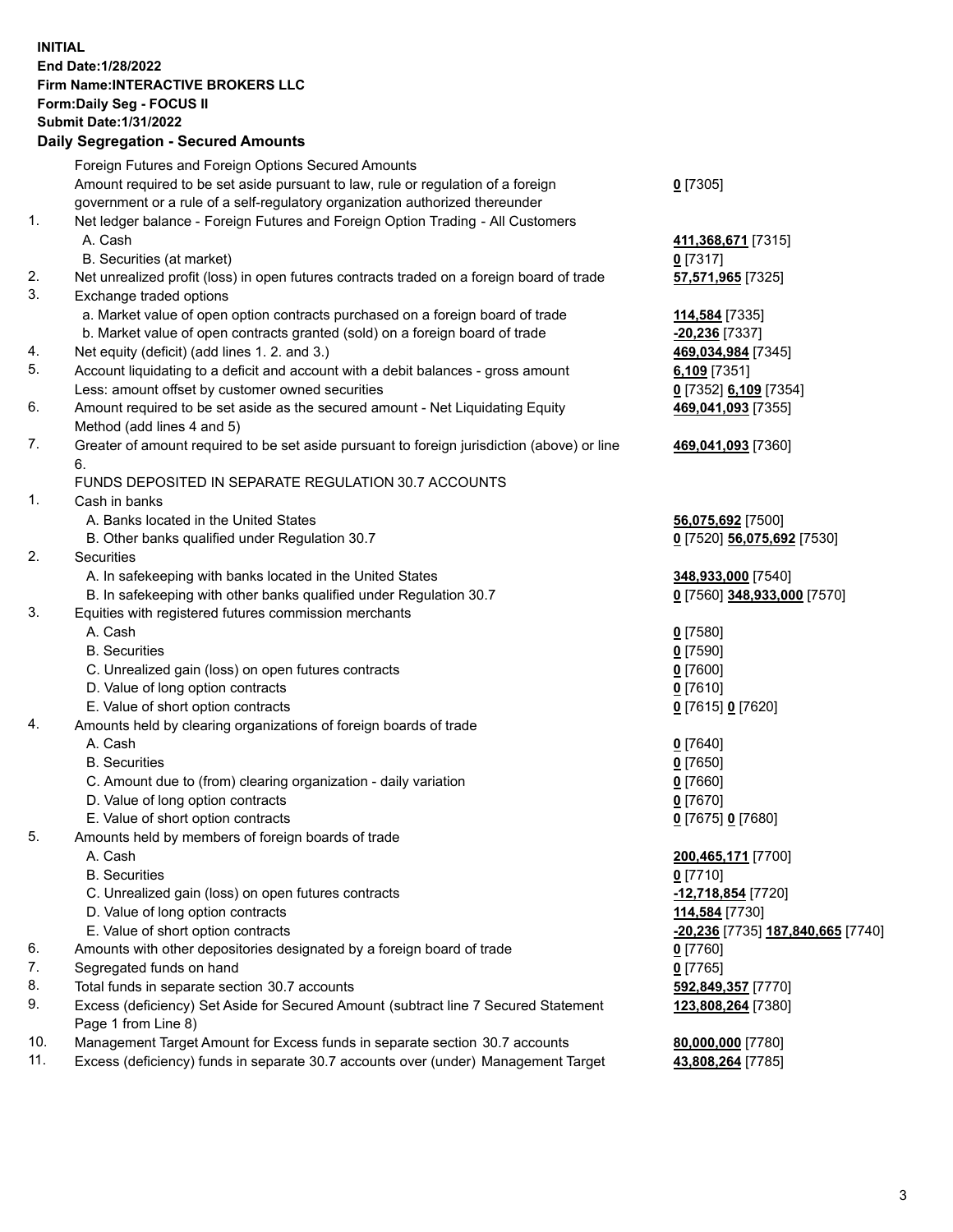**INITIAL End Date:1/28/2022 Firm Name:INTERACTIVE BROKERS LLC Form:Daily Seg - FOCUS II Submit Date:1/31/2022 Daily Segregation - Segregation Statement** SEGREGATION REQUIREMENTS(Section 4d(2) of the CEAct) 1. Net ledger balance A. Cash **7,710,696,540** [7010] B. Securities (at market) **0** [7020] 2. Net unrealized profit (loss) in open futures contracts traded on a contract market **32,044,794** [7030] 3. Exchange traded options A. Add market value of open option contracts purchased on a contract market **719,728,816** [7032] B. Deduct market value of open option contracts granted (sold) on a contract market **-687,690,336** [7033] 4. Net equity (deficit) (add lines 1, 2 and 3) **7,774,779,814** [7040] 5. Accounts liquidating to a deficit and accounts with debit balances - gross amount **1,039,294** [7045] Less: amount offset by customer securities **0** [7047] **1,039,294** [7050] 6. Amount required to be segregated (add lines 4 and 5) **7,775,819,108** [7060] FUNDS IN SEGREGATED ACCOUNTS 7. Deposited in segregated funds bank accounts A. Cash **615,180,473** [7070] B. Securities representing investments of customers' funds (at market) **4,911,587,050** [7080] C. Securities held for particular customers or option customers in lieu of cash (at market) **0** [7090] 8. Margins on deposit with derivatives clearing organizations of contract markets A. Cash **1,982,405,639** [7100] B. Securities representing investments of customers' funds (at market) **489,702,741** [7110] C. Securities held for particular customers or option customers in lieu of cash (at market) **0** [7120] 9. Net settlement from (to) derivatives clearing organizations of contract markets **13,717,983** [7130] 10. Exchange traded options A. Value of open long option contracts **719,728,816** [7132] B. Value of open short option contracts **-687,690,336** [7133] 11. Net equities with other FCMs A. Net liquidating equity **0** [7140] B. Securities representing investments of customers' funds (at market) **0** [7160] C. Securities held for particular customers or option customers in lieu of cash (at market) **0** [7170] 12. Segregated funds on hand **0** [7150] 13. Total amount in segregation (add lines 7 through 12) **8,044,632,366** [7180] 14. Excess (deficiency) funds in segregation (subtract line 6 from line 13) **268,813,258** [7190] 15. Management Target Amount for Excess funds in segregation **155,000,000** [7194]

16. Excess (deficiency) funds in segregation over (under) Management Target Amount Excess

**113,813,258** [7198]